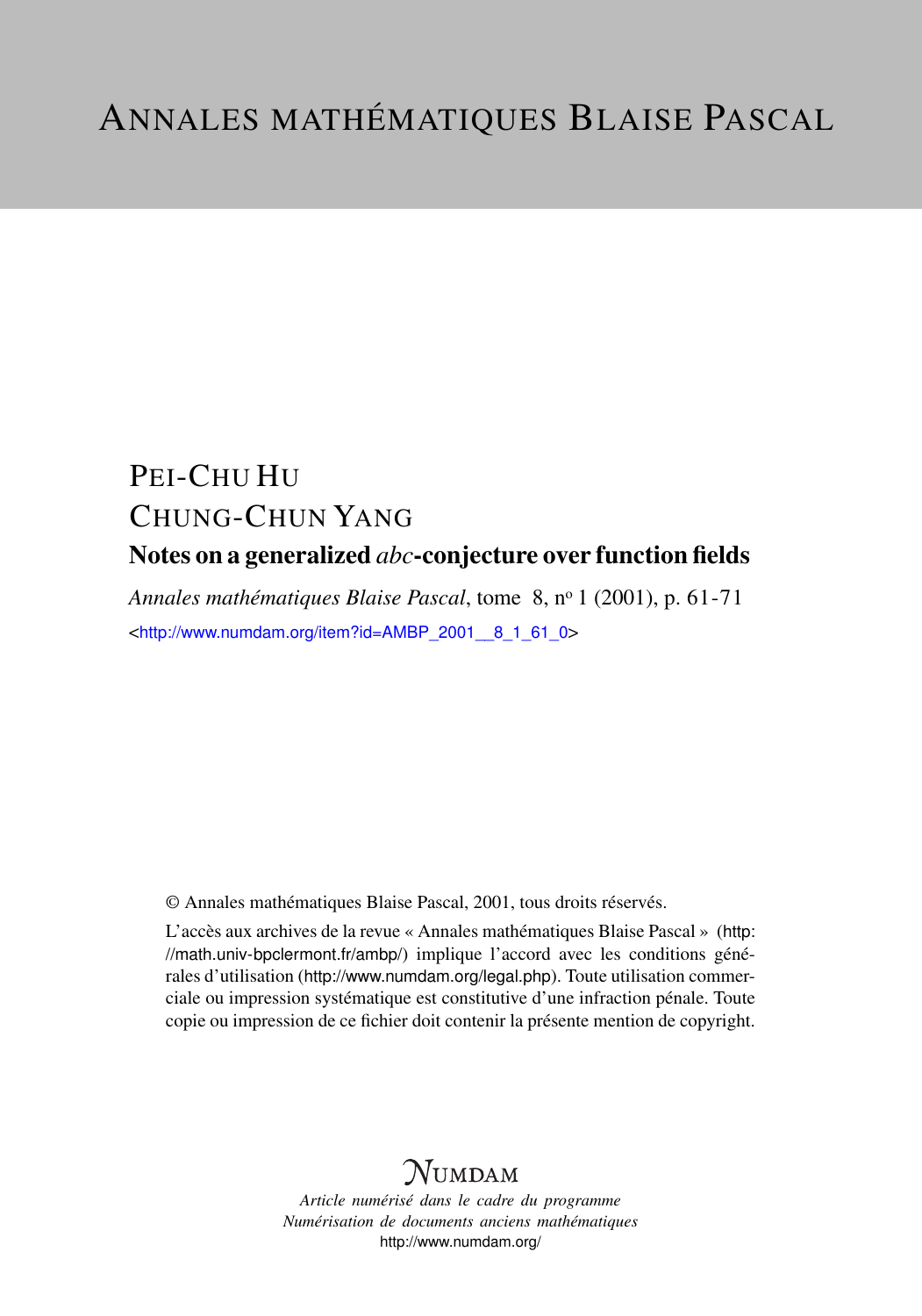Ann. Math. Blaise Pascal, Vol. 8, N° 1, 2001, pp.61-71

# Notes on a generalized abc-conjecture over function fields

Pei-Chu Hu & Chung-Chun Yang\*

#### Abstract

In this note, we weaken a condition in the generalized abc-conjecture proposed by us in a previous paper, and prove its analogue for non-Archimedean entire functions, as well as a generalized Mason's theorem for polynomials.

## 1 Introduction

In all the paper,  $\kappa$  will denote an algebraically closed field of characteristic zero.

Let a be a non-zero integer. Then

$$
|a|=p_1^{i_1}\cdots p_n^{i_n}
$$

holds for distinct primes  $p_1, ..., p_n$ . For a positive integer k, define

$$
r_k(a) = \prod_{\nu=1}^n p_{\nu}^{\min\{i_{\nu},k\}}
$$

Mathematics Subject Classification 2000 (MSC2000). Primary 11D88, 11E95. Secondary 30D35.

<sup>\*</sup>The work of first author was partially supported by NSFC of China and second author was partially supported by the UGC grant of Hong Kong; proj. no. HKUST 6180/99p. Key words and phrases: generalized abc-conjecture, non-Archimedean, entire functions, meromorphic functions, characteristic functions, linear independent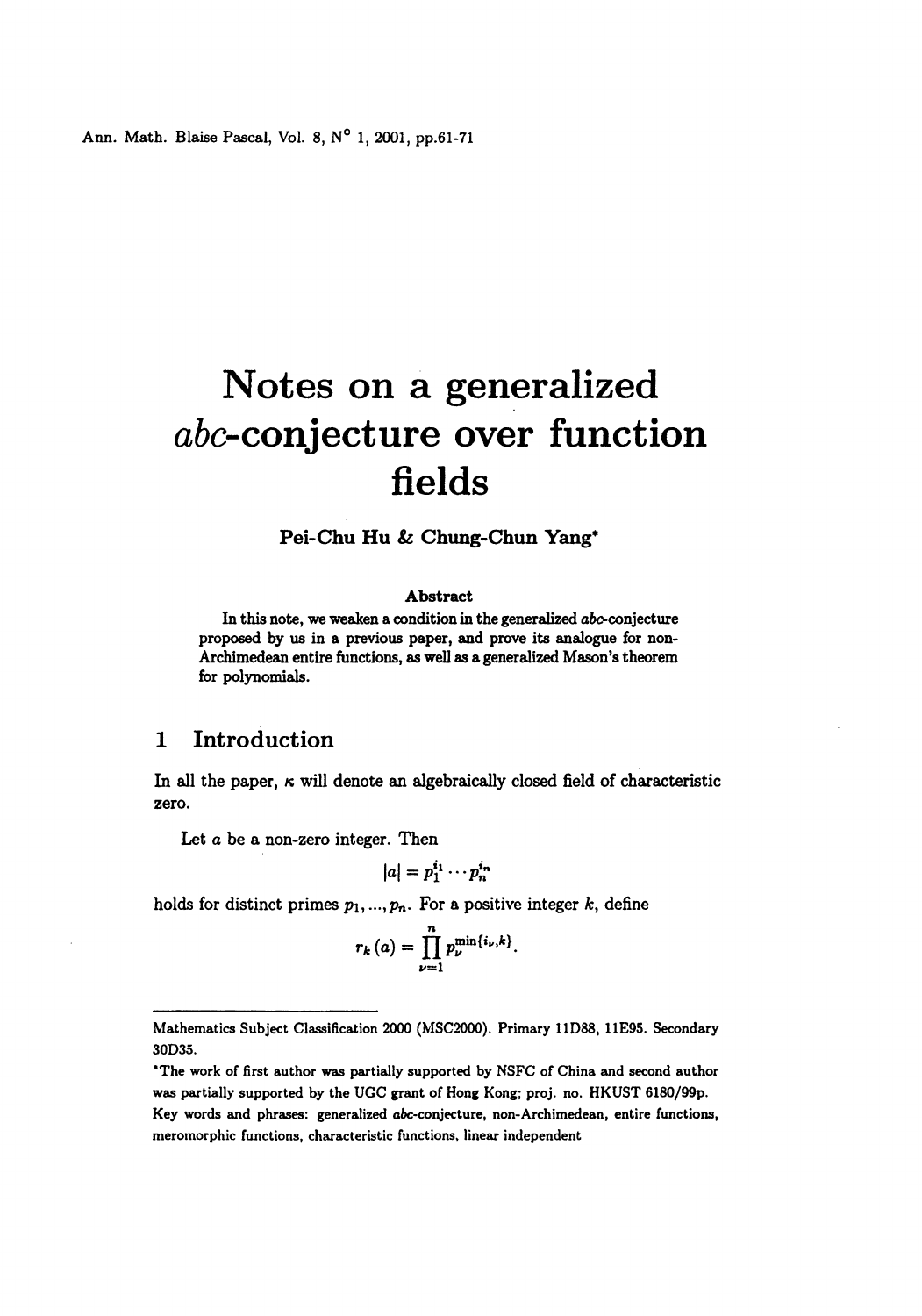Conjecture 1.1 ( $[6]$ ,  $[10]$ ,  $[11]$ ) Let  $a_i (j = 0, \dots, k)$  be nonzero integers such that the greatest common factor of  $a_0, ..., a_k$  is 1,

$$
a_1+\cdots+a_k=a_0,\qquad \qquad (1)
$$

and no proper subsum of (1) is equal to 0. Then for  $\varepsilon > 0$ , there exists a number  $C(k,\varepsilon)$  such that  $\max_{0\leq j\leq k}\{|a_j|\}\leq C(k,\varepsilon)\left(\prod_{i=0}^kr_{k-1}(a_i)\right)^{1+\varepsilon}$ ,  $\max_{0\leq j\leq k}\{|a_j|\}\leq C(k,\varepsilon)r_{k(k-1)}(a_0\cdots a_k)^{1+\varepsilon}.$ 

If  $k = 2$ , this corresponds to the well known abc-conjecture which also is a consequence of the Vojta's Conjecture (see Vojta [19]). Some special cases of Conjecture 1.1 were given in  $[8]$  and  $[9]$ . In this note, we will prove the analogue of Conjecture 1.1 for entire functions defined over non-Archimedean fields:

Theorem 1.1 Let  $\kappa$  be complete for a non-trivial non-Archimedean absolute value  $|\cdot|$ . Let  $f_j$   $(j = 0, \dots, k)$  be entire functions on  $\kappa$  such that  $f_0, ..., f_k$ have no common zeros,  $f_j$   $(j = 1, \dots, k)$  be linearly independent on  $\kappa$  and

$$
f_1 + \cdots + f_k = f_0. \tag{2}
$$

Then the Nevanlinna functions  $T(r, f_j)$  and  $N_h(r, f_j)$  satisfy  $\max_{0\leq j\leq k}\{T(r,f_j)\}\leq \sum_{i=0}^k N_{k-1}\left(r,\frac{1}{f_i}\right) - \frac{k(k-1)}{2}\log r + O(1)$  $\max_{0 \leq j \leq k} \{T(r,f_j)\} \leq N_{\frac{k(k-1)}{2}} \left(r, \frac{1}{f_0 \cdots f_k}\right) - \frac{k(k-1)}{2} \log r + O(1).$ 

For the meaning of the above notations, we refer the reader to  $\S 2$ . Under a stronger condition that  $f_0$ ,  $f_j$  have no common zeros for  $j = 1, ..., k$ , some special cases of Theorem 1.1 were given in  $[7]$ ,  $[9]$ . If  $f$  is a polynomial, it is easy to show

$$
\deg(f)=\lim_{r\to\infty}\frac{T(r,f)}{\log r},\quad r_k(f):=\lim_{r\to\infty}n_k\left(r,\frac{1}{f}\right)=\lim_{r\to\infty}\frac{N_k\left(r,\frac{1}{f}\right)}{\log r}.
$$

As a direct consequence of Theorem 1.1, we obtain

Theorem 1.2 Let  $f_j$   $(j = 0, \dots, k)$  be polynomials on  $\kappa$  such that  $f_0$ , ...,  $f_k$ have no common zeros,  $f_j$   $(j = 1, \dots, k)$  be linearly independent on  $\kappa$  and

$$
f_1 + \cdots + f_k = f_0. \tag{3}
$$

Then  $\max_{0 \le j \le k} {\deg(f_j)} \le \sum_{i=0}^k r_{k-1}(f_i) - \frac{k(k-1)}{2},$ As a direct consequence of Theorem 1.1, we obt<br>
Theorem 1.2 Let  $f_j(j = 0, ..., k)$  be polynomi<br>
have no common zeros,  $f_j$   $(j = 1, ..., k)$  be line<br>  $f_1 + \cdots + f_k = f_0$ .<br>
Then  $\max_{0 \le j \le k} {\deg(f_j)} \le \sum_{i=0}^k r_{k-1} (f_i) - \frac{k(k-1)}{2}$ <br>  $\max_{0 \le j$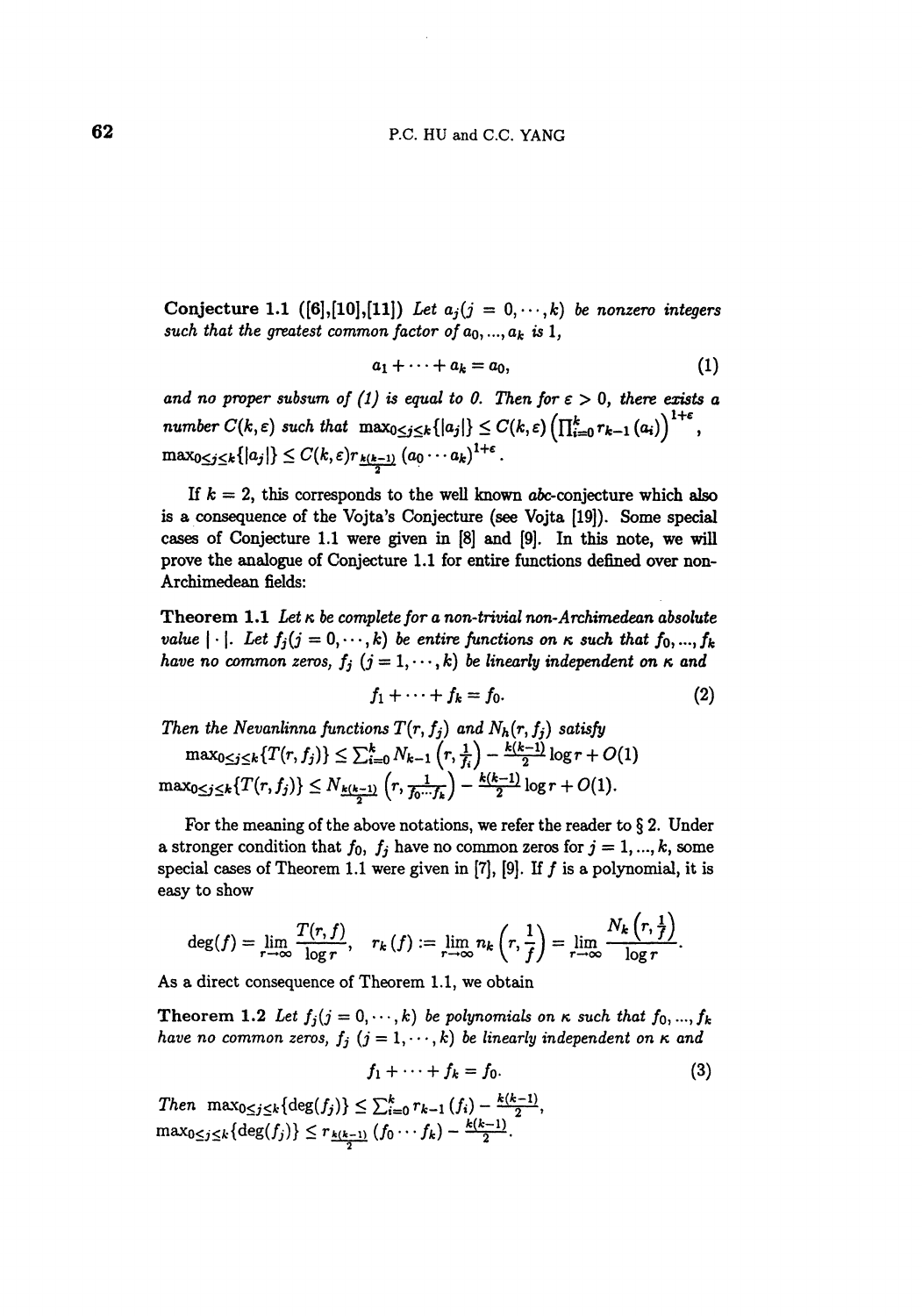When  $k = 2$ , it reduces to a Mason's theorem (see [12], [13], [14], [15] and [18]) which has been generalized recently to fields of any characteristic p by Boutabaa and Escassut [2]. If  $k \geq 2$ , the following example

$$
f_0(z)=(z+1)^{k-1}, \quad f_{i+1}(z)=k-1iz^i \ (i=0,...,k-1),
$$

which obviously satisfy the conditions in Theorem 1.2, shows that the inequalities in the theorem, in fact, become equality for this example. Under the stronger assumption that  $f_j$ ,  $f_0$  have no common zeros for  $j = 1, ..., k$ , Theorem 1.2 was obtained by Hu-Yang [9]. For any positive integer  $k$  and any polynomial  $f$  on  $\kappa$ , note that

$$
r_{k}(f)\leq kr_{1}(f).
$$

Theorem 1.2 yields immediately the following:

Theorem 1.3 Let  $f_1, f_2, \dots, f_k$   $(k \geq 2)$  be linearly independent polynomials in  $\kappa$ . Put  $f_0 = f_1 + f_2 + \cdots + f_k$  and assume that  $f_0, ..., f_k$  have no common zeros. Then the following inequalities  $\max_{0 \leq j \leq k} {\deg(f_j)} \leq$  $(\kappa - 1)$   $\sum_{i=0}^{n}$   $(1)(i)$   $\frac{n}{2}$ ,  $\max_{0\leq j\leq k}\{\deg(J_j)\}\leq \frac{1}{2}$  (r<sub>1</sub> (fo  $\cdots$  fk) -1), hold.

The inequality  $(1.3)$  was obtained independently by J. F. Voloch  $[20]$ , W. D. Brownawell and D. Masser [4]. Earlier R. C. Mason [16] derived this estimate with  $\frac{1}{2}k(k-1)$  replaced by  $4^{k-1}$ . J. Browkin and J. Brzezinski [3] conjectured that the value  $\frac{1}{2}k(k-1)$  in (1.3) would be replaced by  $2k$  -3. If the restriction on the linear independence of polynomials  $f_1, ..., f_k$  is removed, we have

Theorem 1.4 For fixed integer  $k \geq 1$ , let  $f_j$   $(j = 0, ..., k)$  be non-zero polynomials on  $\kappa$  such that  $f_1 + \cdots + f_k = f_0$ . Assume also that not all the  $f_j$  are constants, and the  $f_j$  are pairwise relatively prime. Then

$$
\max_{0 \le j \le k} \{ \deg(f_j) \} \le (d-1) \left( r_1 \left( f_0 \cdots f_k \right) - 1 \right), \tag{4}
$$

where d is the dimension of the vector space spanned by the  $f_i$  over  $\kappa$ .

As an application of Theorem 1.2, we can derive the following:

**Theorem 1.5** Given polynomials  $f_1, f_2, \dots, f_k$   $(k \geq 2)$  in  $\kappa$  and positive integers  $l_j (1 \leq j \leq k)$  such that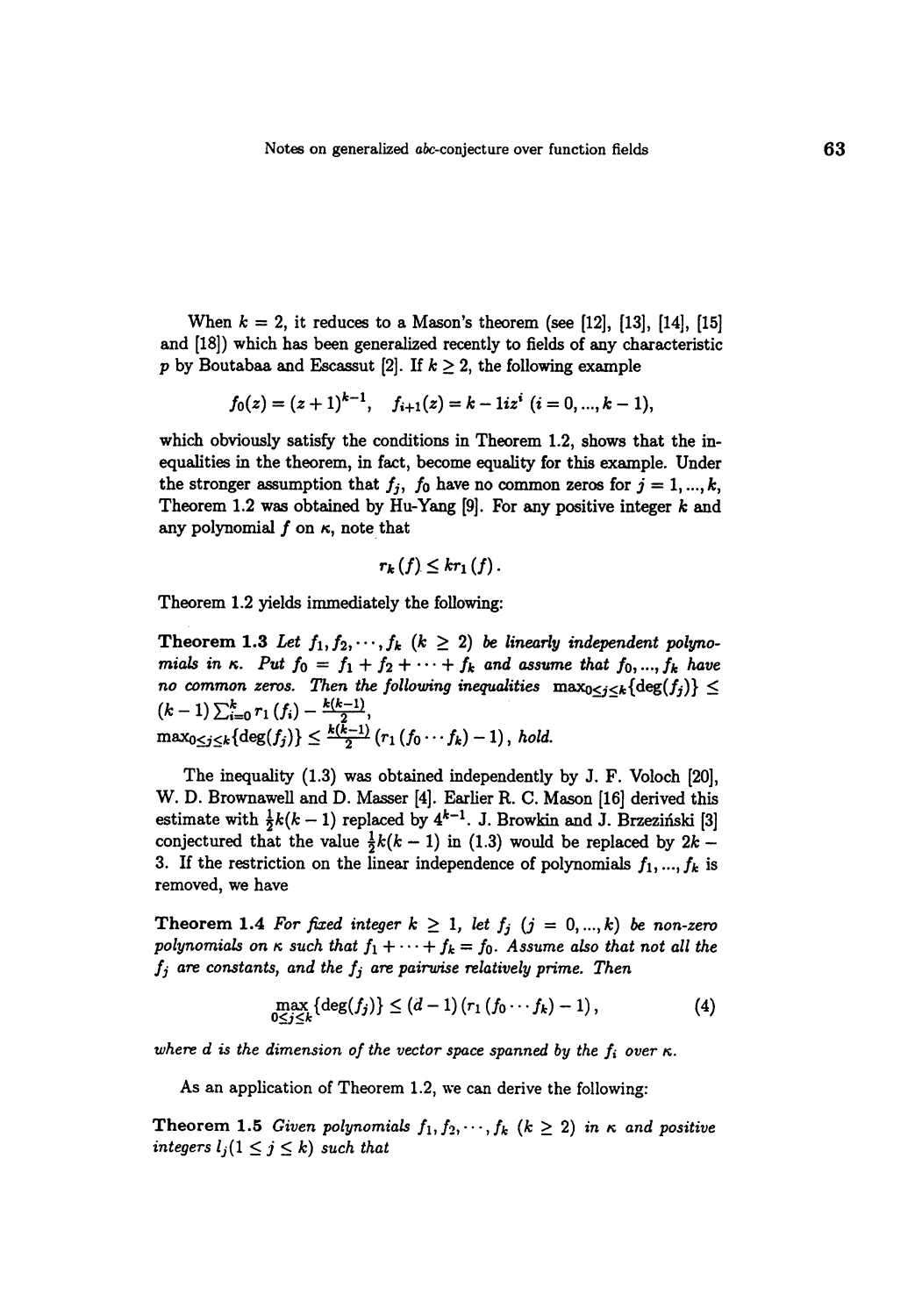- (a)  $f_1^{l_1}, f_2^{l_2}, \cdots, f_k^{l_k}$  are linearly independent over  $\kappa$ ;
- (b)  $f_0, f_1^{l_1}, f_2^{l_2}, \cdots, f_k^{l_k}$  have no common zeros, where

$$
f_0=\sum_{j=1}^k f_j^{l_j}.
$$

Then the following inequality

$$
\left\{1-\sum_{j=1}^k\frac{k-1}{l_j}\right\}\max_{1\leq j\leq k}\deg\left(f_j^{l_j}\right)\leq r_{k-1}\left(f_0\right)-\frac{k(k-1)}{2}\hspace{1cm}(5)
$$

holds.

Obviously, the inequality (5) implies

$$
\left\{1-\sum_{j=1}^k\frac{k-1}{l_j}\right\}\max_{1\leq j\leq k}\deg\left(f_j^{l_j}\right)\leq\deg\left(\sum_{j=1}^k f_j^{l_j}\right)-\frac{k(k-1)}{2}.\qquad(6)
$$

For the case

$$
k = 2, \quad l_1 = 2, \quad l_2 = 3,\tag{7}
$$

and

$$
f_1 = f, \quad f_2 = -g,\tag{8}
$$

the inequality (6) yields

$$
\frac{1}{2}\deg\left(g\right)\leq\deg\left(f^2-g^3\right)-1,\tag{9}
$$

which was proved for complex case by Davenport [5]. In fact, Davenport proved that (9) is true as long as  $f^2 - g^3 \neq 0$  (also see [1],[18]).

### 2 Basic facts

Let  $\kappa$  be an algebraically closed field of characteristic zero, complete for a non-trivial non-Archimedean absolute value  $|\cdot|$ . Define

$$
\kappa[0;r] = \{z \in \kappa \mid |z| \leq r\}.
$$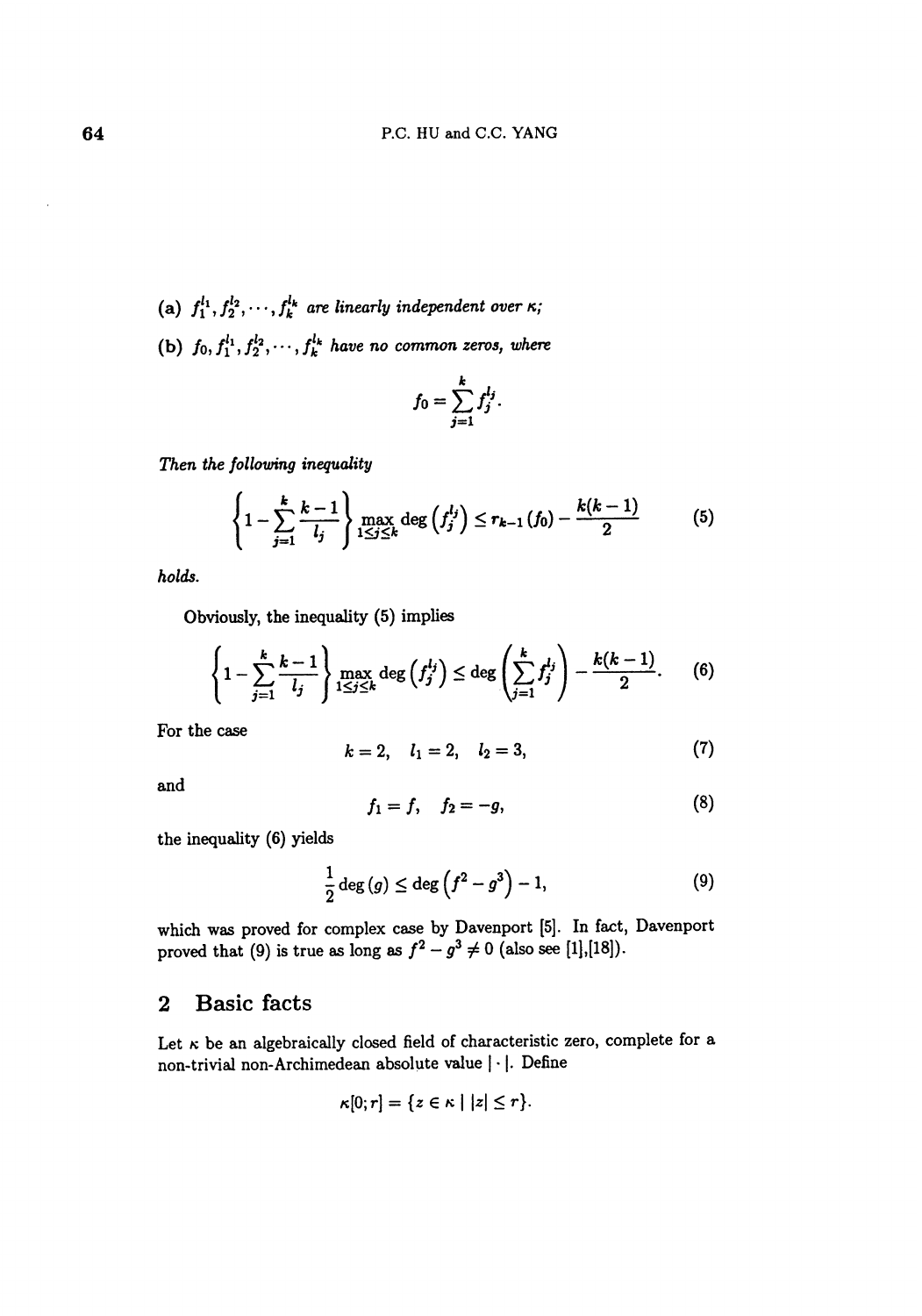Let  $A(\kappa)$  be the set of entire functions on  $\kappa$ . Then each  $f \in A(\kappa)$  can be given by a power series

$$
f(z) = \sum_{n=0}^{\infty} a_n z^n, \quad (a_n \in \kappa), \tag{10}
$$

such that for any  $z \in \kappa$ , one has  $|a_n z^n| \to 0$  as  $n \to \infty$ . Define the maximum term:

$$
\mu(r,f)=\max_{n\geq 0}|a_n|r^n
$$

with the associated the central index:

$$
n\left(r,\frac{1}{f}\right)=\max_{n\geq 0}\{n\mid |a_n|r^n=\mu(r,f)\}.
$$

Then  $n\left(r, \frac{1}{f}\right)$  just is the *counting function* of zeros of f, which denotes the number of zeros (counting multiplicity) of f with absolute value  $\leq r$ . Fix a real  $\rho_0$  with  $\rho_0 > 0$ . Define the valence function of zeros of f by

$$
N\left(r,\frac{1}{f}\right)=\int_{\rho_0}^r\frac{n(t,\frac{1}{f})}{t}dt\quad(r>\rho_0).
$$
 (11)

The field of fractions of  $\mathcal{A}(\kappa)$  will be denoted by  $\mathcal{M}(\kappa)$ . An element f in the set  $M(\kappa)$  will be called a *meromorphic function* on  $\kappa$ . Take  $f \in M(\kappa)$ . Since greatest common divisors of any two elements in  $A(\kappa)$  exist, then there are  $g, h \in \mathcal{A}(\kappa)$  with  $f = \frac{g}{h}$  such that g and h have no any common zeros in the ring  $A(\kappa)$ . We can uniquely extend  $\mu$  to a meromorphic function  $f = \frac{g}{h}$ by defining

$$
\mu(r,f)=\frac{\mu(r,g)}{\mu(r,h)}\ (0\leq r<\infty).
$$

Then the following Jensen formula

$$
N\left(r,\frac{1}{f}\right)-N(r,f)=\log\mu(r,f)-\log\mu(\rho_0,f) \tag{12}
$$

holds, where

$$
N(r, f) = N\left(r, \frac{1}{h}\right).
$$

Note that

$$
\mu(r, f_1 f_2) = \mu(r, f_1)\mu(r, f_2), \quad f_1, f_2 \in \mathcal{M}(\kappa).
$$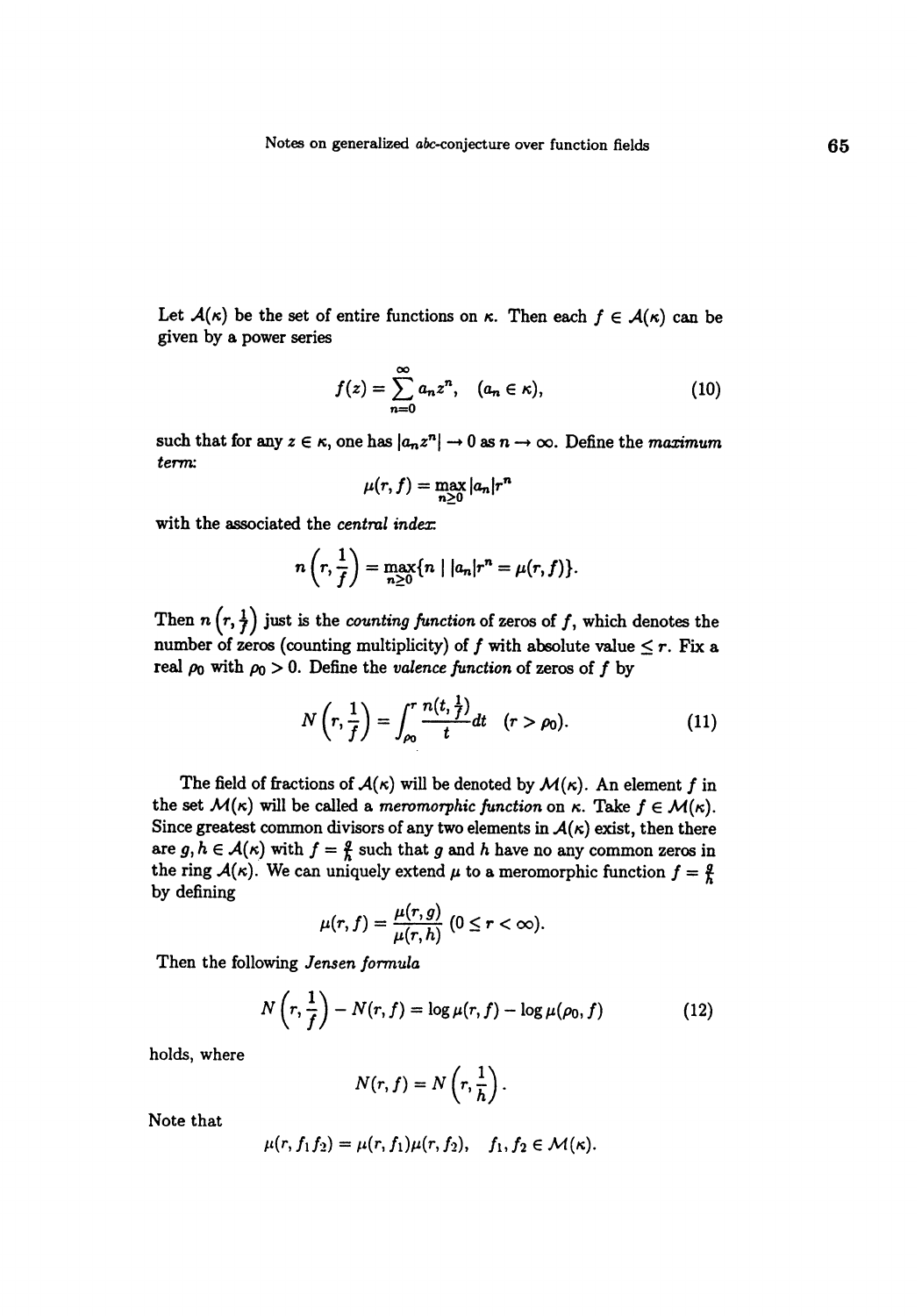Thus the Jensen formula implies

$$
N\left(r,\frac{1}{f_1f_2}\right) - N(r,f_1f_2) = N\left(r,\frac{1}{f_1}\right) + N\left(r,\frac{1}{f_2}\right) - N(r,f_1) - N(r,f_2). \tag{13}
$$

Define the compensation function by

$$
m(r, f) = \max\{0, \log \mu(r, f)\}.
$$

As usual, we define the characteristic function:

$$
T(r, f) = m(r, f) + N(r, f) \ (\rho_0 < r < \infty).
$$

Then the following formula (see [8])

$$
T(r, f) = \max\left\{N\left(r, \frac{1}{f-a}\right), N\left(r, \frac{1}{f-b}\right)\right\} + O(1) \tag{14}
$$

holds for any two distinct elements  $a, b \in \kappa \cup \{\infty\}$ . In particular, if f is a non-constant entire function in  $\kappa$ , then

$$
N\left(r,\frac{1}{f-a}\right) = T(r,f) + O(1) \tag{15}
$$

for all  $a \in \kappa$ .

 $\sim$  .

We also denote the number of distinct zeros of  $f-a$  on  $\kappa[0;r]$  by  $\overline{n}(r, \frac{1}{f-a})$ and define

$$
\overline{N}\left(r,\frac{1}{f-a}\right)=\int_{\rho_0}^r\frac{\overline{n}(t,\frac{1}{f-a})}{t}dt\quad(r>\rho_0).
$$

Let  $n_k(r, \frac{1}{f-a})$  denote the the number of zeros of  $f - a$  on  $\kappa[0; r]$ , where a zero of  $f - a$  with multiplicity m will be counted as  $\min\{m, k\}$  in  $n_k(r, \frac{1}{f-a})$ . Write

$$
N_k\left(r,\frac{1}{f-a}\right)=\int_{\rho_0}^r\frac{n_k(t,\frac{1}{f-a})}{t}dt\quad(r>\rho_0).
$$

The following result is a non-Archimedean analogue of a result of Nevanlinna[17]:

Lemma 2.1 ([8], [9]) Let  $f_j(j = 1, \dots, k)$  be linearly independent meromorphic functions on  $\kappa$  such that

$$
f_1 + \cdots + f_k = 1. \tag{16}
$$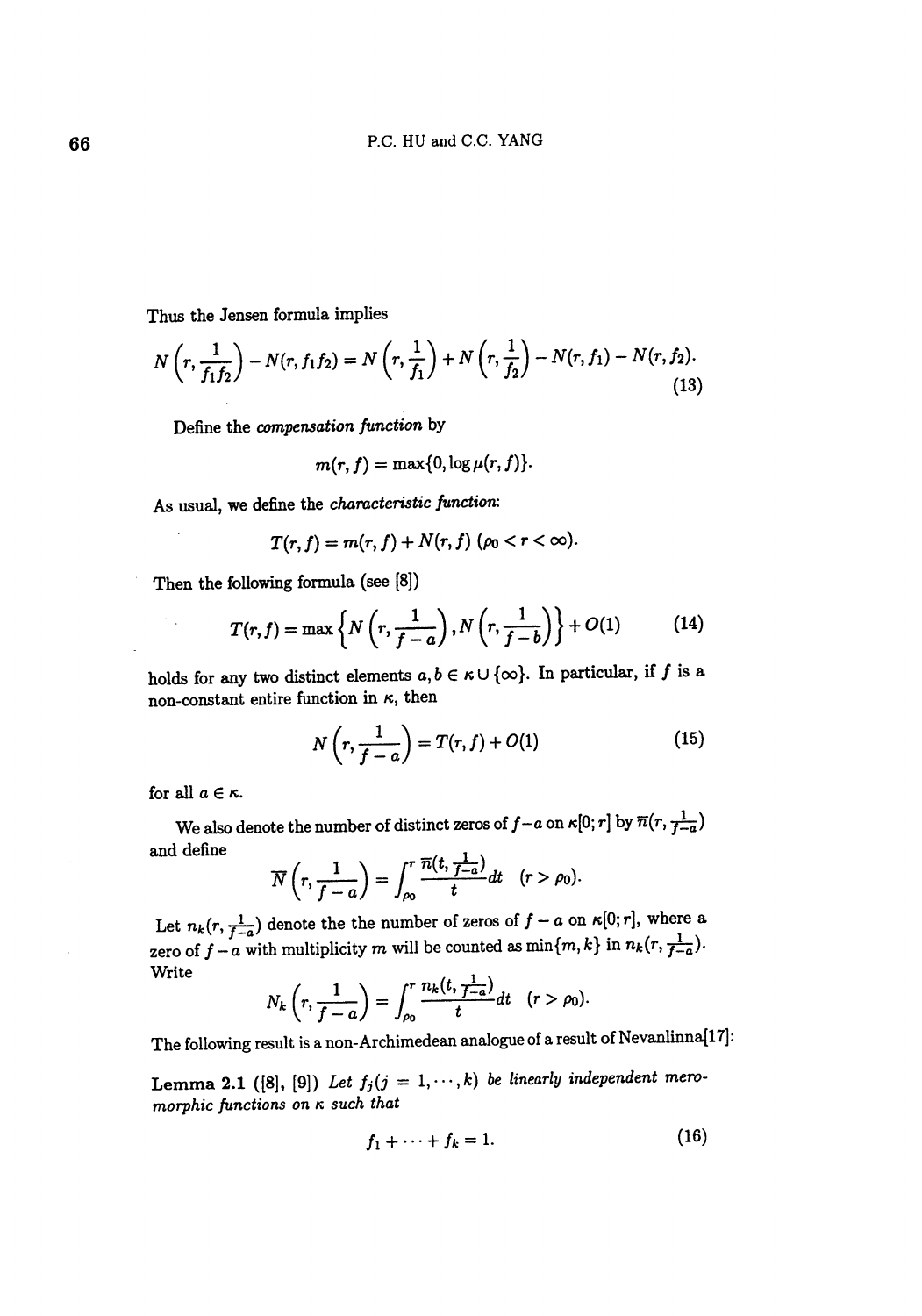7hen

$$
T(r, f_j) < \sum_{i=1}^{k} N\left(r, \frac{1}{f_i}\right) - \sum_{i \neq j} N(r, f_i) + N(r, \mathbf{W}) - N\left(r, \frac{1}{\mathbf{W}}\right) - \frac{k(k-1)}{2} \log r + O(1), \quad 1 \leq j \leq k \quad (17)
$$

where W is the Wronskian of  $f_1, ..., f_k$ .

## 3 Proof of the main theorems

Proof of Theorem 1.1. Applying Lemma 2.1 to  $f_1/f_0, ..., f_k/f_0$ , we obtain

$$
T\left(r, \frac{f_j}{f_0}\right) < \sum_{i=1}^k N\left(r, \frac{f_0}{f_i}\right) - \sum_{i \neq j} N\left(r, \frac{f_i}{f_0}\right) + N(r, \mathbf{W})
$$
\n
$$
-N\left(r, \frac{1}{\mathbf{W}}\right) - \frac{k(k-1)}{2}\log r + O(1), \quad 1 \leq j \leq k, \text{ (18)}
$$

where  $W = W(f_1/f_0, ..., f_k/f_0)$  is the Wronskian of  $f_1/f_0, ..., f_k/f_0$ . Note that

$$
W = W\left(\frac{f_1}{f_0}, ..., \frac{f_k}{f_0}\right) = \frac{W_1}{f_0^k},
$$

where  $\mathbf{W}_1 = \mathbf{W}(f_1, ..., f_k)$  is the Wronskian of  $f_1, ..., f_k$ . By the formula (13), we obtain easily  $N(r, \frac{f_0}{f_i}) - N(r, \frac{f_i}{f_0}) = N(r, \frac{1}{f_i}) - N(r, \frac{1}{f_0})$ ,  $N(r, W) - N\left(r, \frac{1}{W}\right) = kN\left(r, \frac{1}{f_0}\right) - N\left(r, \frac{1}{W_1}\right)$ , and hence, for  $1 \leq j \leq n$ , we obtain

$$
T\left(r, \frac{f_j}{f_0}\right) \leq \sum_{i=0}^n N\left(r, \frac{1}{f_i}\right) - N\left(r, \frac{1}{W_1}\right) + N\left(r, \frac{f_0}{f_j}\right)
$$

$$
-N\left(r, \frac{1}{f_j}\right) - \frac{k(k-1)}{2}\log r + O(1). \tag{19}
$$

Obviously, for each  $j = 1, ..., k$ , we can choose entire functions  $h_j$ ,  $\tilde{f}_{0j}$  and  $\tilde{f}_j$  such that  $\tilde{f}_{0j}$  and  $\tilde{f}_j$  have no common zeros, and

$$
f_0=h_j\tilde{f}_{0j},\quad f_j=h_j\tilde{f}_j.
$$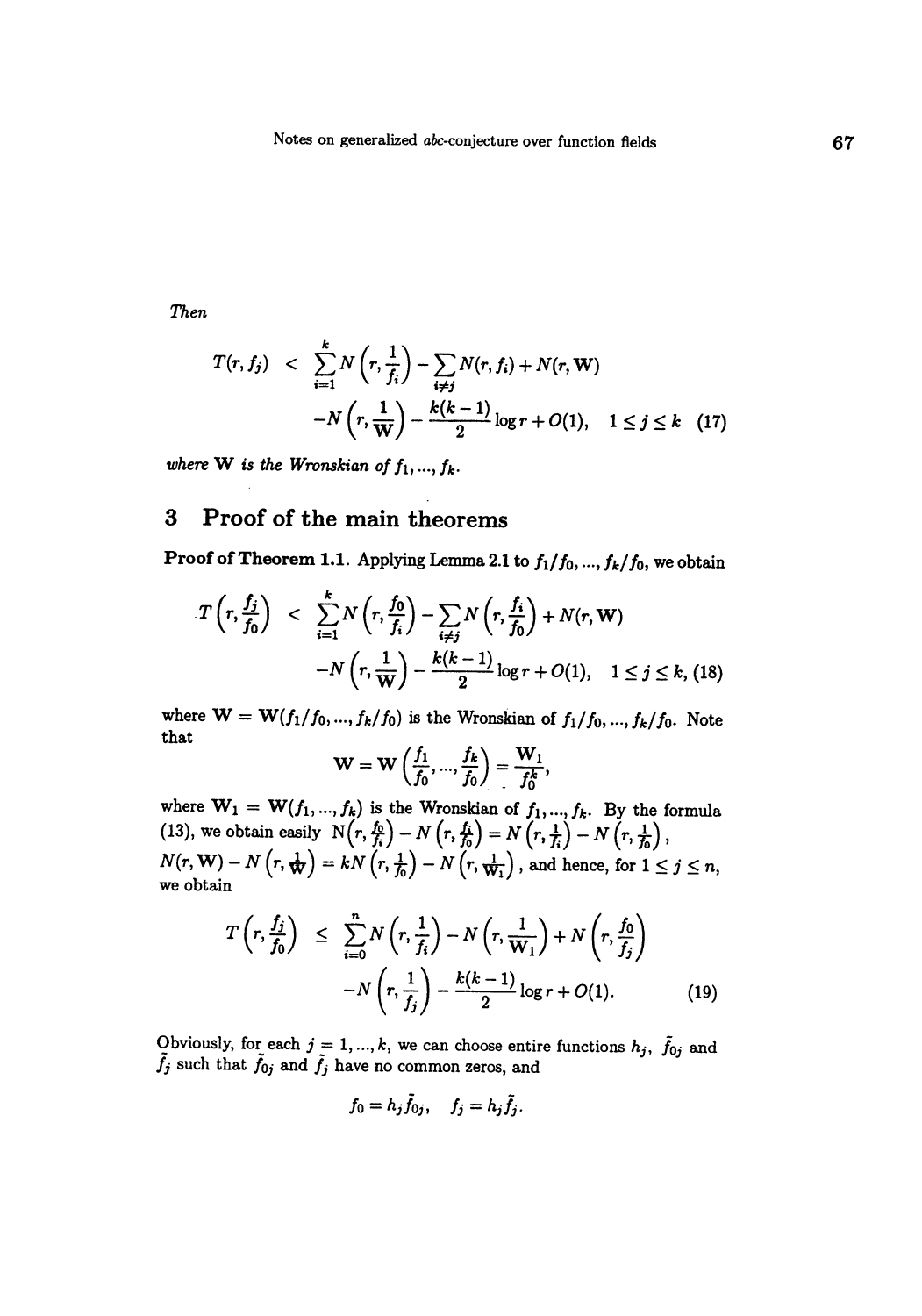By simple observation, we find

$$
N\left(r,\frac{1}{f_j}\right)-N\left(r,\frac{f_0}{f_j}\right)=N\left(r,\frac{1}{h_j}\right).
$$
 (20)

Noting that, by (14) and (15),

$$
T\left(r,\frac{f_j}{f_0}\right) + N\left(r,\frac{1}{h_j}\right) = \max\left\{N\left(r,\frac{1}{f_0}\right), N\left(r,\frac{1}{f_j}\right)\right\} + O(1)
$$
  
= 
$$
\max\left\{T(r,f_0), T(r,f_j)\right\} + O(1).
$$
 (21)

Thus Theorem I.I follows from (19), (21) and the following estimates

$$
\sum_{i=0}^{k} \mu_{f_i}^0 - \mu_{\mathbf{W}_1}^0 \le \sum_{i=0}^{k} \mu_{f_i, k-1}^0,
$$
 (22)

$$
\sum_{i=0}^{k} \mu_{f_i}^0 - \mu_{\mathbf{W}_1}^0 \le \mu_{f_0 \cdots f_k, \frac{k(k-1)}{2}}^0,
$$
\n(23)

where  $\mu_f^a$  is the a-valued multiplicity of an element  $f \in \mathcal{M}(\kappa)$ , and

$$
\mu_{f,k}^a(z)=\min\{\mu_f^a(z),k\}.
$$

Take  $z_0 \in \kappa$ . Then  $\mu_{f_s}^0(z_0) = 0$  for some  $s \in \{0, ..., n\}$  since  $f_0, ..., f_k$  have no common zeros. Note that, by the identity (2),

$$
\mathbf{W}_1 = \mathbf{W}(f_1, ..., f_{s-1}, f_0, f_{s+1}, ..., f_n).
$$

Obviously we have

$$
\mu^0_{f_i^{(j)}}(z_0) \geq \mu^0_{f_i}(z_0) - \mu^0_{f_i,j}(z_0) \geq \mu^0_{f_i}(z_0) - \mu^0_{f_i,k-1}(z_0), \quad i \neq s, \ 1 \leq j \leq k-1,
$$

and, hence,

$$
\mu^0_{\mathbf{W_1}}(z_0) \geq \sum_{i \neq s} \{\mu^0_{f_i}(z_0) - \mu^0_{f_i,k-1}(z_0)\},\
$$

that is,  $\sum_{i=0}^{k} \mu_{f_i}^0(z_0) - \mu_{\mathbf{W}_1}^0(z_0) = \sum_{i \neq s} \mu_{f_i}^0(z_0) - \mu_{\mathbf{W}_1}^0(z_0)$  $\leq \sum_{i \neq s} \mu_{f_i,k-1}^0(z_0) = \sum_{i=0}^k \mu_{f_i,k-1}^0(z_0)$ . The inequality (23) can be obtained similarly by comparing the multiplicities of zeros of  $f_0 \cdots f_k$  and  $W_1$ . Then Theorem 1.1 follows from (19), (21), (22) and (23).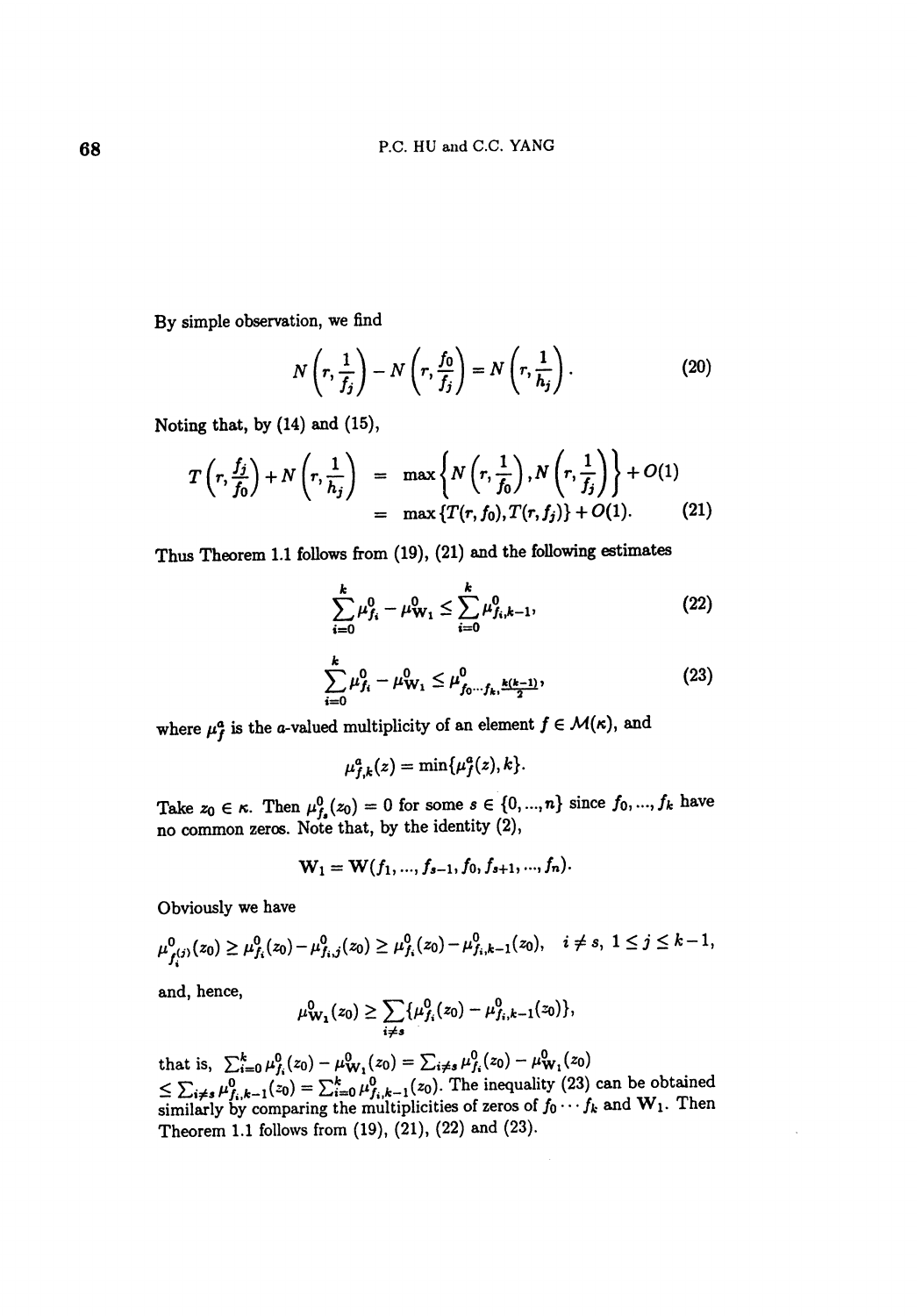Proof of Theorem 1.4. In the sequel, we will use the notation

$$
f_i \equiv 0\{f_{i_1}, ..., f_{i_{s_i}}\}\tag{24}
$$

to denote that  $\{i_1, ..., i_{s_i}\} \subset \{0, 1, ..., k\} - \{i\}$  are distinct,  $f_{i_1}, ..., f_{i_{s_i}}$  linearly independent, and

$$
f_i=\sum_{\alpha=1}^{s_i}c_{\alpha}f_{i_{\alpha}},\quad c_{\alpha}\in\kappa-\{0\}\ (1\leq\alpha\leq s_i).
$$

We proceed the proof of Theorem 1.4 by induction on k. For  $k = 1$  it is obviously true since if  $f_0 = f_1$ ,  $f_0$  and  $f_1$  relatively prime, then they both are constants. Assume the theorem is true for all cases  $k'$  with  $2 \le k' < k$ , and consider that of  $k+1$  polynomials. By the assumptions in Theorem 1.4, at least two of the  $f_i$  are non-constant. Note that if two of the  $f_i$  are constants, then we may either eliminate them if their sum is zero or replace them by their sum when it is not zero. Then the inductive hypothesis could be applied to yield the desired result. Thus we may assume that at most one of the  $f_i$  is a constant. For each  $i \in \{0, 1, ..., k\}$ , it is easy to show that

$$
f_i \equiv 0\{f_{i_1},...,f_{i_{s_i}}\}
$$

for some  $i_1, ..., i_{s_i}$ . Obviously,  $d \geq s_i \geq 2$  and  $f_{i_1}, ..., f_{i_{s_i}}$  have no common zeros since the  $f_i$  are pairwise relatively prime. So by Theorem 1.3, we have

$$
\max_{0 \leq \alpha \leq s_i} \left\{ \deg\left(f_{i_{\alpha}}\right) \right\} \leq (s_i - 1) \sum_{\alpha=0}^{s_i} r_1\left(f_{i_{\alpha}}\right) - \frac{s_i(s_i - 1)}{2},\tag{25}
$$

where  $i_0 = i$ . Therefore, we obtain

 $\max_{0 \leq \alpha \leq s_i} \left\{ \deg(f_{i_{\alpha}}) \right\} \leq (s_i - 1) \left( \sum_{\alpha=0}^{s_i} r_1 \left(f_{i_{\alpha}} \right) - 1 \right)$  $(d - 1) \left( \sum_{i=0}^{k} r_1(f_i) - 1 \right) \; = (d - 1) \left( r_1 \left( f_0 \cdots f_k \right) - 1 \right), \text{ that is, for each }$  $i \in \{0, 1, ..., k\}, \deg(f_i) \leq (d-1) (r_1 (f_0 \cdots f_k) - 1)$ . Hence Theorem 1.4 is proved.

Proof of Theorem 1.5. Theorem 1.2 implies

$$
\max_{1\leq j\leq k}\deg\left(f_j^{l_j}\right)\leq \max_{0\leq j\leq k}\deg\left(f_j^{l_j}\right)\leq \sum_{j=0}^k r_{k-1}\left(f_j^{l_j}\right)-\frac{k(k-1)}{2},\qquad(26)
$$

where  $l_0 = 1$ . Note that

$$
r_{k-1}\left(f_j^{l_j}\right) \le (k-1)r_1\left(f_j\right) \le (k-1)\deg(f_j) = \frac{k-1}{l_j}\deg\left(f_j^{l_j}\right), \quad j \ne 0. \tag{27}
$$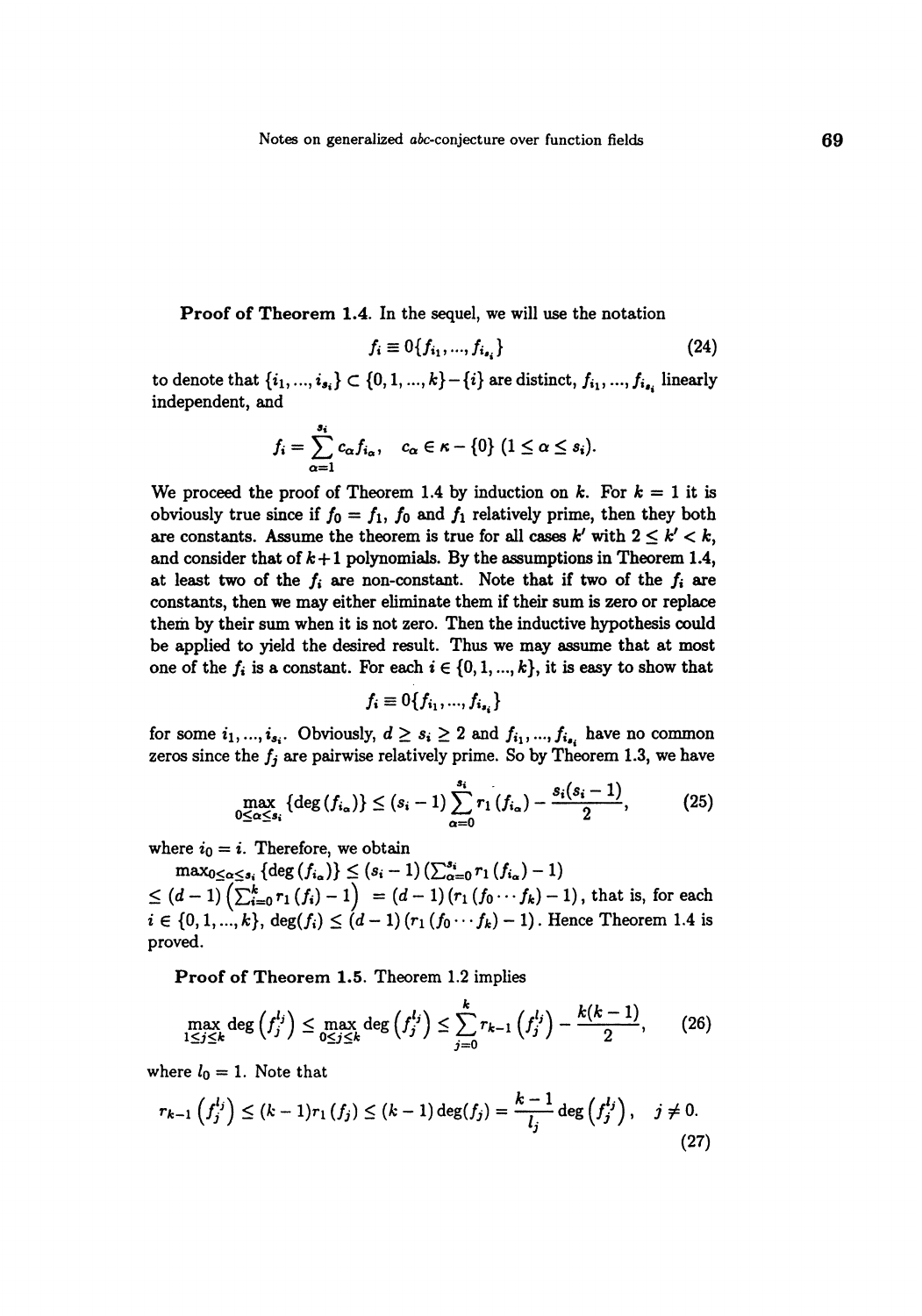Hence  $(5)$  follows from  $(26)$  and  $(27)$ .

Acknowledgement: The authors are indebt to the anonymous referee for his/her careful reading of the manuscript, with helpful comments and suggestions.

#### References

- [1] Birch, B. J., Chowla, S., M. Hall Jnr. and Schinzel, A., On the difference  $x^3 - y^2$ , Norske Vid. Selsk. Forh. (Trondheim) 38 (1965), 65-69.
- [2] Boutabaa, A. and Escassut, A., Nevanlinna theory in characteristic p, and applications, preprint.
- [3] Browkin, J. and Brzezinski, J., Some remarks on the abc-conjecture, Mathematics of Computation 62 (1994), 931-939.
- [4] Brownawell, W. D. and Masser, D., Vanishing sums in function fields, Math. Proc. Cambridge Philos. Soc. 100(1986), 427-434.
- [5] Davenport, H., On  $f^3(t) g^2(t)$ , Norske Vid. Selsk. Forh. (Trondheim) 38 (1965), 86-87.
- [6] Hu, P. C., Li, P. and Yang, C. C., Unicity of meromorphic mappings, manuscript.
- [7] Hu, P. C. and Yang, C. C., The "abc" conjecture over function fields, Proc. Japan Acad. 76, Ser. A(2000), 118-120.
- [8] Hu, P. C. and Yang, C. C., Meromorphic functions over non-Archimedean fields, Mathematics and Its Applications 522, Kluwer Academic Publishers, 2000.
- [9] Hu, P. C. and Yang, C. C., A generalized abc-conjecture over function fields, to appear in Journal of Number Theory.
- [10] Hu, P. C. and Yang, C. C., Some progresses in non-Archimedean analysis, preprint.
- [11] Hu, P. C. and Yang, C. C., A note on the abc-conjecture, preprint.
- [12] Lang, S., Old and new conjectured Diophantine inequalities, Bull. Amer. Math. Soc. 23 (1990), 37-75.